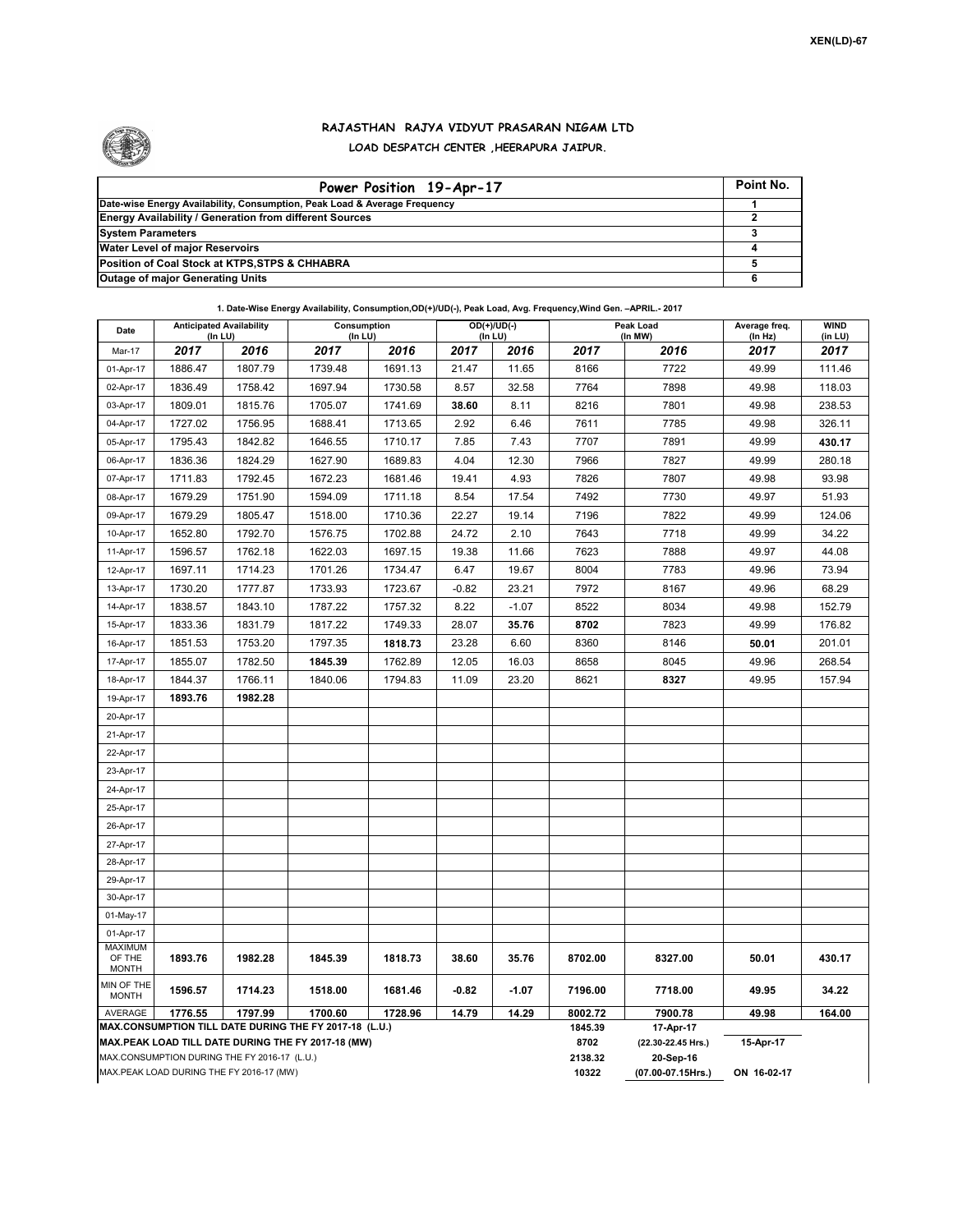## **Prior assessment of Avail. For next Day Prior assessment of Avail. Actual Energy Received**  1 KTPS (1240/1240) 42.00 42.00 39.86<br>
2 STPS (1500/1500) 55.00 55.00 46.26 **2** STPS (1500/1500)<br> **3** DHOLPUR GAS CCPP (330/330) **55.00** 55.00 55.00 6.00 6.00 **3** DHOLPUR GAS CCPP (330/330) 0.00 0.00 0.00 0.00<br>**4** RAMGARH (273 5/273 5) 46 00 46 00 52 59 **4** RAMGARH (273.5/273.5) **46.00** 46.00 46.00 52.59<br>**5** RAPP-A(200/200) 38.00 38.00 42.36 **5** RAPP-A(200/200) **6** MAHI (140/140) 0.00 0.00 1.06<br>**7** CHAMBAL (RPS+JS) (135.5/271) 0.00 0.00 0.00 0.00 **7** CHAMBAL (RPS+JS) (135.5/271) 0.00 0.00 **(In LU) S.No. Sources Available to Rajasthan / Installed Capacity as on 30.09.2016 (In MW) 18-Apr-17 8** GIRAL LIGNITE (250/250) **120 CHHABRA TPS 1000/1000)** 162.00 **0.00 0.00** 0.00<br> **9** CHHABRA TPS 1000/1000) 218.00 162.00 226.69 CHHABRA TPS 1000/1000) 218.00 218.00 162.00<br>ADANI (TPS) + KALISINDH (TPS) 219.00 219.00 419.00 **10** ADANI (TPS) + KALISINDH (TPS) (1200+1200/1320+1200) 371.00 11 WIND FARM (3980.40/4119.15) 150.00 195.00 157.94<br>12 SOLAR POWER(737 70/1295 70) 000 000 13.73 **12** SOLAR POWER(737.70/1295.70) 0.00 0.00 0.00 **13** CAPTIVE POWER PLANTS 0.00 0.00 0.00 **14 REGIONAL (INTRA STATE) O.A. (VLTPS) 15** OPEN ACCESS **15**  $-64.73$   $-69.59$   $-69.59$ **16** BIOMASS – (101.95/119.25) 6.00 9.00 6.24 PO BARSINGHSAR LTPS(250/250)<br>
17.00 27.00 27.00 27.00 225.00 225.00 197.00 **18** RAJWEST (1080/1080) 225.00 197.00 189.43 **TOTAL (A) : 1-18 1161.27 1120.41 1092.43 19** BBMB COMPLEX a) BHAKRA(230.79/1516.3) 13.94 13.94 13.47 13.67<br>b) DFHAR (198/990) 30.08 28.20 29.82 b) DEHAR (198/ 990) c) PONG (231.66/396) 3.11 3.27 3.19<br> **TOTAL**: a TO c 47.14 44.94 46.68 **TOTAL : a TO c 47.14 44.94 46.68 20** CENTRAL STATIONS d) SINGRAULI (300/ 2000) 77.89 78.08 72.63<br>e) RIHAND (310.24/3000) 91.05 91.21 90.57 (310.24/3000) f) UNCHAHAR-I(20/420) 0.48 0.02 1.39<br>a) UNCHAHAR-II& III(61/630) 6.95 0.02 8.31 g) UNCHAHAR-II& III(61/630) h) INDIRA GANDHI STPS(JHAJHAR) 0.00/1500)<br>i) INCTPS DADRI St-II (43.22/980) + DADRI-TH 3.47 0.34 2.12 i) NCTPS DADRI St-II ( 43.22/980) + DADRI-TH j) DADRI GAS (77/830)<br>k) ANTA (83.07/419) 2.00 0.00 0.00 0.00 0.00  $k = \frac{1}{2}$  and  $k = 0.00$ l) AURAIYA (61.03/663) 0.00 0.14 0.14<br>m) NAPP (44/440) 11.20 11.40 11.40 m) NAPP (44/440) 11.20 11.40 11.40 n) RAPP-B (125/440) 31.09 31.09 31.09 o) RAPP-C (88/440) 11.78 11.78 11.78 11.78 11.78 11.78<br>p) SALAL (20.36/690) 4.25 4.29 4.23 p) SALAL (20.36/690) 4.25 4.29 4.23 q)|URI (70.37/720) 17.91 17.91 17.91 17.68<br>n)|TANAKPUR (10.86/94) 0.49 0.43 0.44 r) TANAKPUR (10.86/94) 0.49 s) CHAMERA –I (105.84/540) 25.15 25.15 25.15 25.15 25.15 25.15 25.15 25.15 25.15 25.15 25.15 25.15 25.15 25.15 t) CHAMERA-II (29.01/300) 8.82 8.82 8.82 u) CHAMERA-III (25.21/231) v) DHAULIGANGA (27/280) 3.67 3.67 3.25 3.67 w) DULHASTI (42.42/390) 12.09 12.09 12.09 12.09 12.09<br>x) SEWA (13/120) 3.92 3.92 3.92 x) SEWA (13/120) 3.92 3.92 3.92 y) NJPC (112.00/1500) +RAMPUR(31.808/412.02) 37.89 28.66 35.21<br>z) TEHRI (75/1000) 4.72 4.72 4.72 z) TEHRI (75/1000)  $\begin{array}{|l|l|l|l|l|}\n\hline\n1 & 4.72 & 4.72 & 4.72 \\
\hline\n10 & 4.72 & 4.72 & 4.72 \\
\hline\n11 & 4.72 & 4.72 & 4.72 \\
\hline\n21 & 4.72 & 4.72 & 4.72 \\
\hline\n22 & 4.72 & 4.72 & 4.72 \\
\hline\n23 & 4.72 & 4.72 & 4.72 \\
\hline\n24 & 4.72 & 4.72 & 4.72 \\
\hline\n25 & 4.$ aa) KOTESHWR (33.44/400 ) + PARBATI3 (56.73/520) 14.05 9.53 ab) TALA 0.53 0.55 0.55 ac) MUNDRA UMPP (380/4000) 53.76 53.76 53.76 53.76 53.76 53.76 53.76 53.76 53.76 53.76 53.76 53.76 53.76 53.76 ad) SASAN **(372/3960)** 89.34 85.62 85.62<br>ae) FRKKA+KHLGN+TLCHR (70.18/3940) 21.72 20.87 15.17 ae) FRKKA+KHLGN+TLCHR (70.18/3940) af) URS POWER(DADRI TH-I) 0.00 0.00 0.00 0.00 0.00<br>
TOTAL SCHEDULE(a TO af) 588.61 558.90 574.85 TOTAL SCHEDULE(a TO af) 688.61 LOSSES -16.95 -18.46 -25.36 NET SCHEDULED **571.65 540.44 549.50 21** BILATERAL (REG.) EXCL. BANKING 20.26 16.33 19.04 **22** BANKING 0.00 0.00 0.00 0.00 **23** BILATERAL(INTER-REG.). EXCLUDING (ISOA & BANKING) 89.13 106.00 112.94 **24** INTER STATE OPEN ACCESS (BILATERAL+IEX) 64.73 69.59 69.59 <u>25 INDIAN ENERGY EXCHANGE -13.28 -15.33 -15.33</u><br> **25 TOTAL(B): (19 TO 25)** -25.29 -23.96 735.73 **TOTAL(B): (19 TO 25) 732.50 723.96 735.73** TOTAL GENERATION (A +B) : 1 TO 25 **1828.16**<br>
OVER DRAWAL (+)/UNDER DRAWAL (-) 11.90 OVER DRAWAL (+)/UNDER DRAWAL (-)<br>GRAND TOTAL 1844 37 **GRAND TOTAL 1893.76 1844.37 1840.06 1851.16 1846.06 1851.16 1846.06 1982.28 1766.11 1794.83** LAST YEAR *1982.28 1766.11 1794.83*

## **2.Anticipated Availability/Generation From Different Sources**